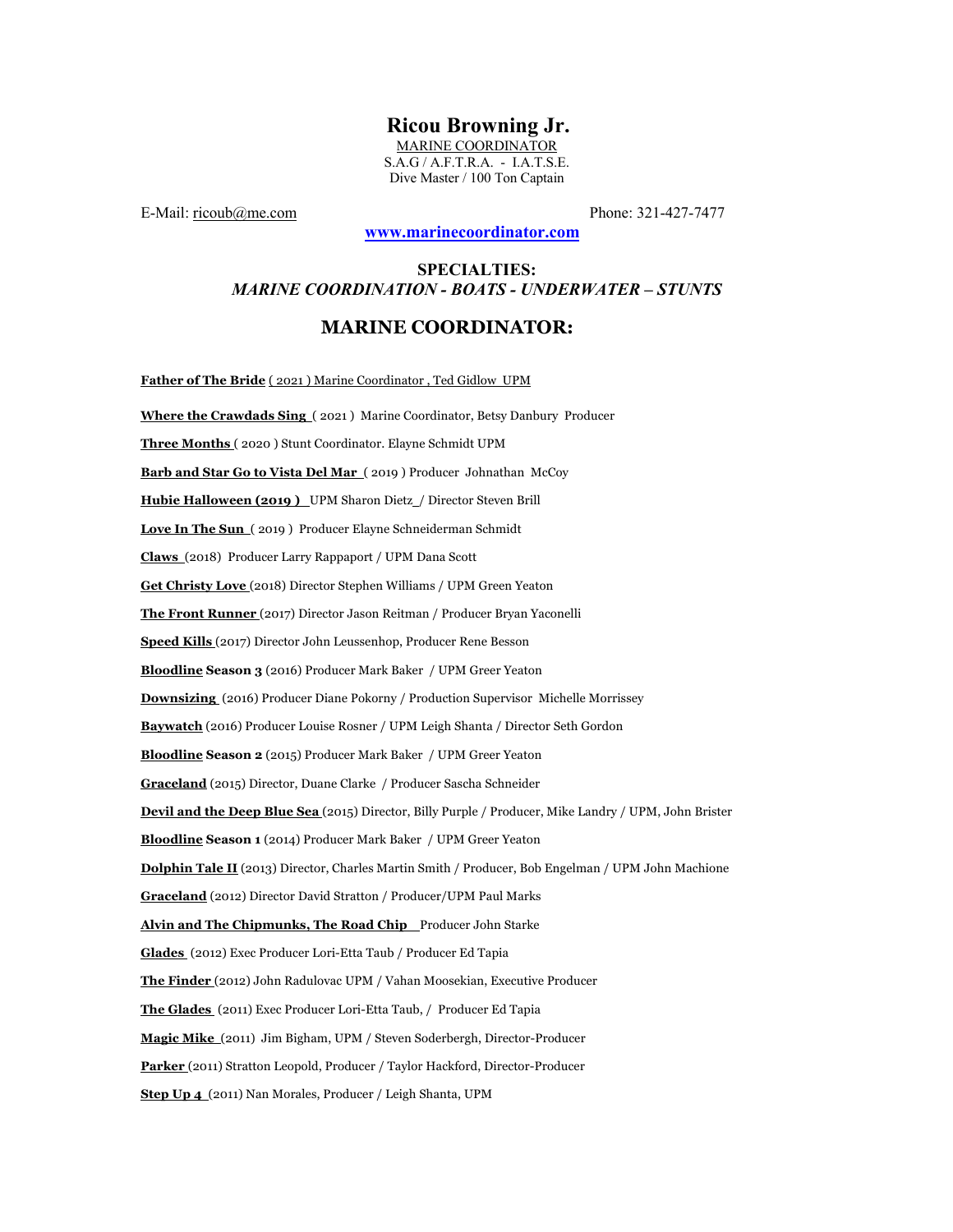**Alvin and The Chipmunks / Chipwrecked** (2011) Simi Wein, Production coordinator **Bones, The Finder** (2011) Terry Miller, Production Manager / Vahan Moosekian, Executive Producer **Dolphin Tale** (2010) Director, Charles Martin Smith / Producer, Bob Engelman / UPM, Jim Bigham **I Am Number 4** (2010) Director, DJ Caruso / Exec. Producer, David Valdez / UPM, Susan McNamara **The Big Year** (2010) Director, David Frankel / UPM, MIAMI Dustin Bernard **Top Gear USA** (2010) **Act Of Valor** (2010) Mike McCoy, Producer-Director / Scott Waugh, Director **Killers** (2009) William S. Beasley, Producer / Sharyn Shimada - Huggins, Production Supervisor **Up In The Air** (2009) Michael Beugg, Exec Producer / Samson Mucke, UPM **Away We Go** (2008) Peter Saraf, Producer / Elaine Schneiderman, Production Supervisor **The Proposal** (2008) Mary McLaglen, Producer / Adam McCarthy, UPM / Ann Fletcher, Director **Prison Break** (2007) **Black Water Transit** (2007) Betsy Danbury, Producer / Tony Kaye, Director **Love In The Time Of Cholera** (2006) Jose Ludlow, Line Producer / Susan McNamara, UPM / Scott Steindorff **Miami Vice** (2005) Piettre Jan Brugge, Producer / Michael Mann, Director **XXX2 State Of The Union** (2004) Debra James, UPM / Arne Schmidt, Producer **Three** (2004) **2nd Unit Underwater Director -** Kwesi Dickson, UPM / Diane Kirman, Producer **Into The Blue** (2004) David Zelon, Producer/ Louis Friedman, Line Producer / Debra James, UPM **The Punisher** (2003) John Starke, Line Producer / Gail Anne Heard, Producer **Bad Boys II** (2002) Barry Waldman, Producer / John Starke, UPM / Director Michael Bay **The In Laws** (2002) Florida Keys Unit **Grapevine** Pilot for TV (1999) David Frankel, Director / Jim Bigham UPM **Sweet Home Alabama** (2002) **The Insider** (1998) Michael Mann, Producer-Director/ Pieter Jan Brugge, Producer/ Tim Healy, UPM Caribbean Unit **Fair Game** (1995) Joel Silver, Producer/ Tom Hammel, Executive Producer/ Stephen Lim, UPM **Flippers new Adventure** (1994) Greg Prange, Producer/ Lou Fusaro, UPM **The Specialist** (1994) Jerry Weintraub, Producer/ Lewis, Co-Producer - UPM **Keys** (1994) John Scaret Young, Executive Producer **Fortune Hunter Marine Coordination – Aerial Coordinator Seaquest, DSV** (1994) **America's Most Wanted Texas Story Way Of The Dolphin** (2008) **Stunt Coordinator**: Susan Johnson, Producer **The Crew** (1999) 2ND UNIT, **Marine/Stunt Coordinator**: Michael Glick, Producer **Justin To Kelly** (2003) **Marine/Stunt Coordinator**: John Agoglia, Producer / Bob Engleman, Line Producer **Aerosmith Girls Of Summer** (2002), FM Rocks, **Marine/Stunt Coordinator**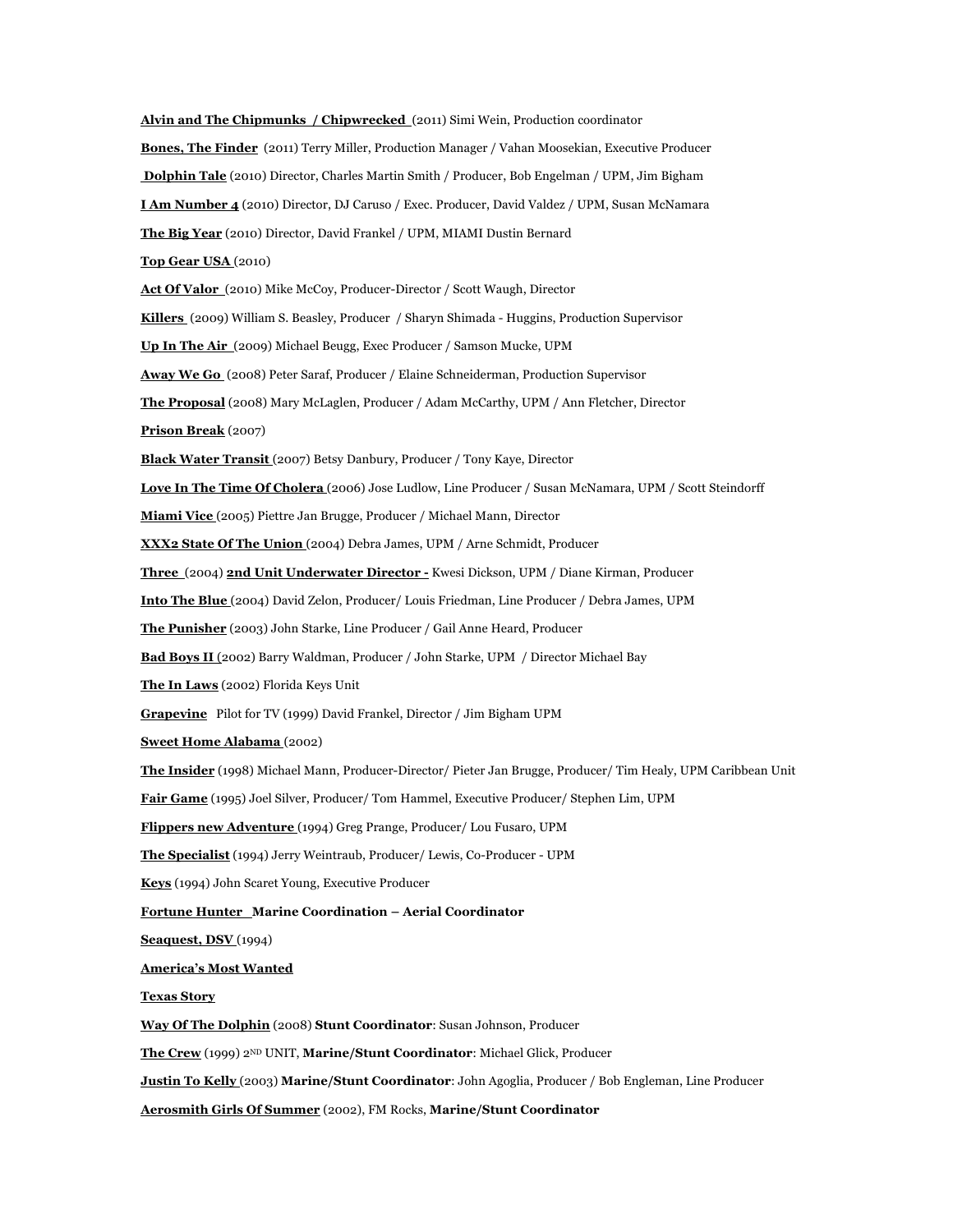#### **Marine Consultant:**

**Red Eye** (2005) Chris Bender, Producer / Christen Carr Strubbe, UPM

#### **Assistant Marine Coordinator:**

**Ride Along 2** (2014) **Random Hearts** Rastar / Mirage productions **The Perez Family** (1994) **Dance Of The Dolphins** Wormerland Productions

#### **OTHER CREDITS INCLUDING COMMERCIALS AND VIDEO**

**Zayne** (2018)" Let Me " Music VideoMarine Coordinator **Eckero Cruise Line** Marine Coordinator **Samsung Galaxy S10** Marine Coordinator **Estee Lauder** Marine Coordinator **Visa Banana Boat** Marine Coordinator **Dodge Predators** Boat Stunt Driver **Law Abiding Citizen** Stunts **I am Legend** Marine Crew **Burn Notice** Water Safety **Pirates Of The Caribbean** Boat Work – Stunt Double **Sweet Home Alabama** Water Safety **CSI Miami** Stunts – Water Safety **All About The Benjamin's** Stunts – Water Safety **I'm With Lucy** Boat Work **Big Trouble** Stunts **Deuce Bigelow Male Gigolo** Stunts - Water Safety **The Haunting Of Hill House** Water Safety **Holy Man** Precision Driver – Stunts **True Lies** Stunts **Fascination** Marine Crew **Ace Ventura Pet Detective** Underwater SPFX **Moon Over Miami** Water Safety